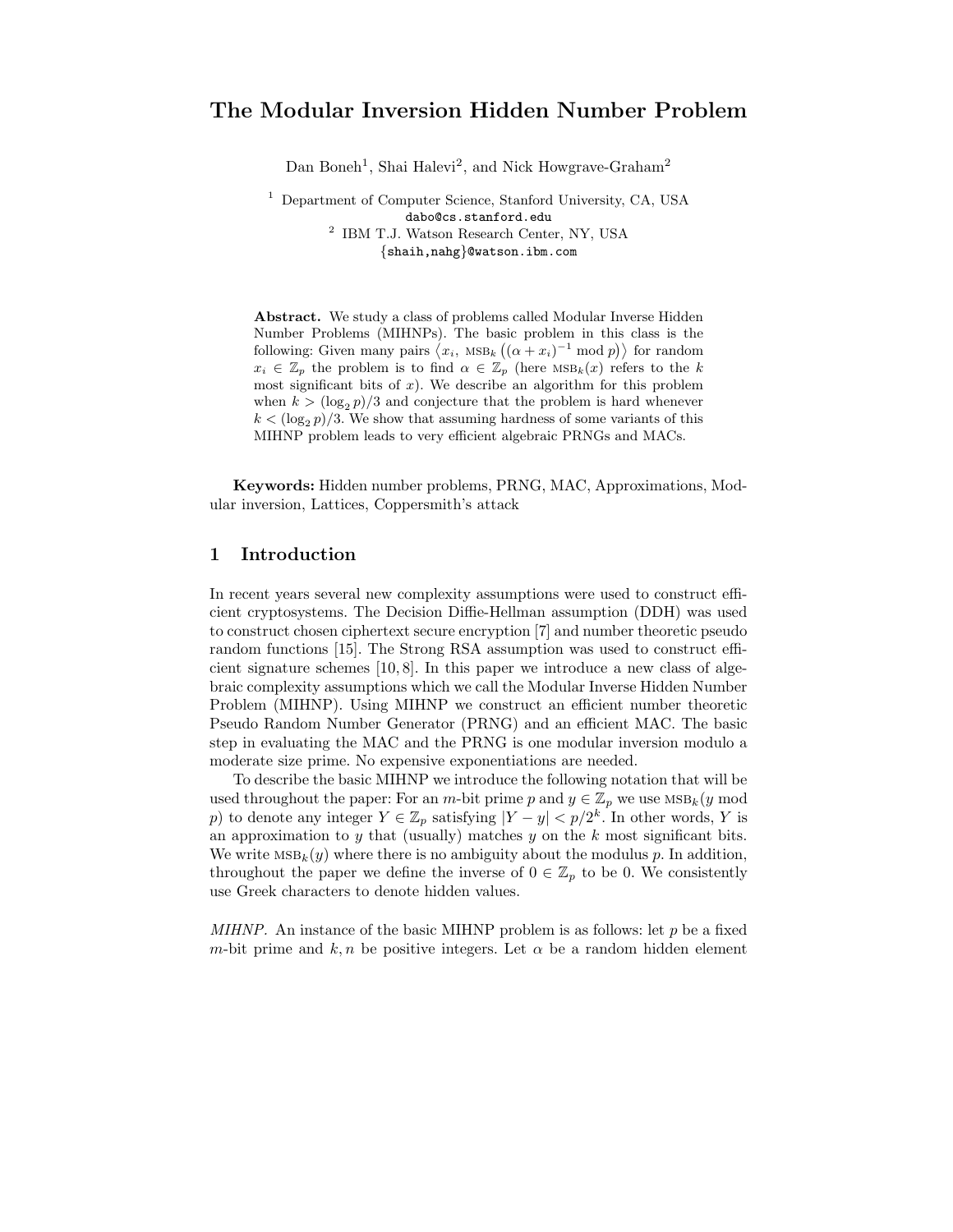of  $\mathbb{Z}_p$ . We are given p, k, and  $\langle x_i, \text{MSB}_k(\frac{1}{\alpha+x_i}) \rangle$  for random values  $x_1, \ldots, x_n$ . The problem is to find  $\alpha$ . The  $\delta$ -MIHNP assumption states that there is no polynomial time algorithm for the Basic-MIHNP problem whenever  $k < \delta m$ .

In other words, given *many* approximations to  $(\alpha + x_i)^{-1}$  mod p for random  $x_i \in \mathbb{Z}_p$  the problem is to find  $\alpha$ . The parameters  $m, n, k$  are security parameters for the problem. Note that when  $n > 2(m/k)$  the hidden number  $\alpha$  is uniquely defined with high probability and consequently there is a unique answer to this problem. We show a lattice-based algorithm, that solves this problem when  $k >$  $m/3$ . We also explain why this algorithm does not extend to solve it for  $k <$  $m/3$ . As our algorithm represents the current state-of-the-art in lattice reduction techniques, we conjecture that such techniques cannot be used beyond the  $m/3$ bound. More generally, we conjecture that the  $\delta$ -MIHNP assumption holds for any  $\delta < 1/3$ . In the next section we introduce several variants of MIHNP that are useful for cryptographic constructions. We also show that the MIHNP problem has a simple limited random self reduction.

MIHNP is closely related to several other Hidden Number Problems (HNPs). Hidden number problems were introduced in [4] where they were used to prove the bit security of the Diffie-Hellman secret in  $\mathbb{Z}_p$ . The standard HNP is as follows: let  $\alpha \in \mathbb{Z}_p$  be a hidden random number. Given  $\text{MSB}_k(\alpha \cdot x_i \mod p)$  for random  $x_1, \ldots, x_n \in \mathbb{Z}_p$  the problem is to find  $\alpha$ . The standard, HNP can be efficiently solved when  $k = O(\sqrt{|p|})$ , and this solution forms the basis of the bit-security result in [4] (as well as an attack on weak versions of the Digital Signature Algorithm (DSA), see [13]). This is in contrast to MIHNP which appears to be hard even when k is a constant fraction of  $|p|$ .

## 2 Approximate modular inversion problems

We introduce several variants of the basic MIHNP and study their properties. The first variant of MIHNP, which we call the Computational-MIHNP, is useful for constructing a MAC.

Computational-MIHNP: An instance of the C-MIHNP problem is as follows: let p be a fixed m-bit prime and k, n be positive integers. Let  $\alpha$  be a random hidden element of  $\mathbb{Z}_p$ . We are given p, k, and  $\langle x_i, \text{MSB}_k(\frac{1}{\alpha+x_i}) \rangle$  for random values  $x_1, \ldots, x_n$ . The problem is to construct another pair  $\langle x, \text{MSB}_k(\frac{1}{\alpha+x}) \rangle$  for some  $x \neq x_i$ . The  $\delta$ -CMIHNP assumption states that there is no polynomial time algorithm for this problem whenever  $k < \delta m$ .

Although we cannot prove the equivalence of this problem to the basic MI-HNP, we do not know of an algorithm for solving it without first discovering the secret  $\alpha$  from the given input. The second variant, which we call the *Decisional*-MIHNP is useful for constructing PRNGs.

**Decisional-MIHNP:** An instance of the D-MIHNP problem is as follows: let  $p$ be a fixed m-bit prime and k, n be positive integers. Let  $\alpha$  be a random hidden element of  $\mathbb{Z}_p$ . We are given p and k. The problem is to distinguish the following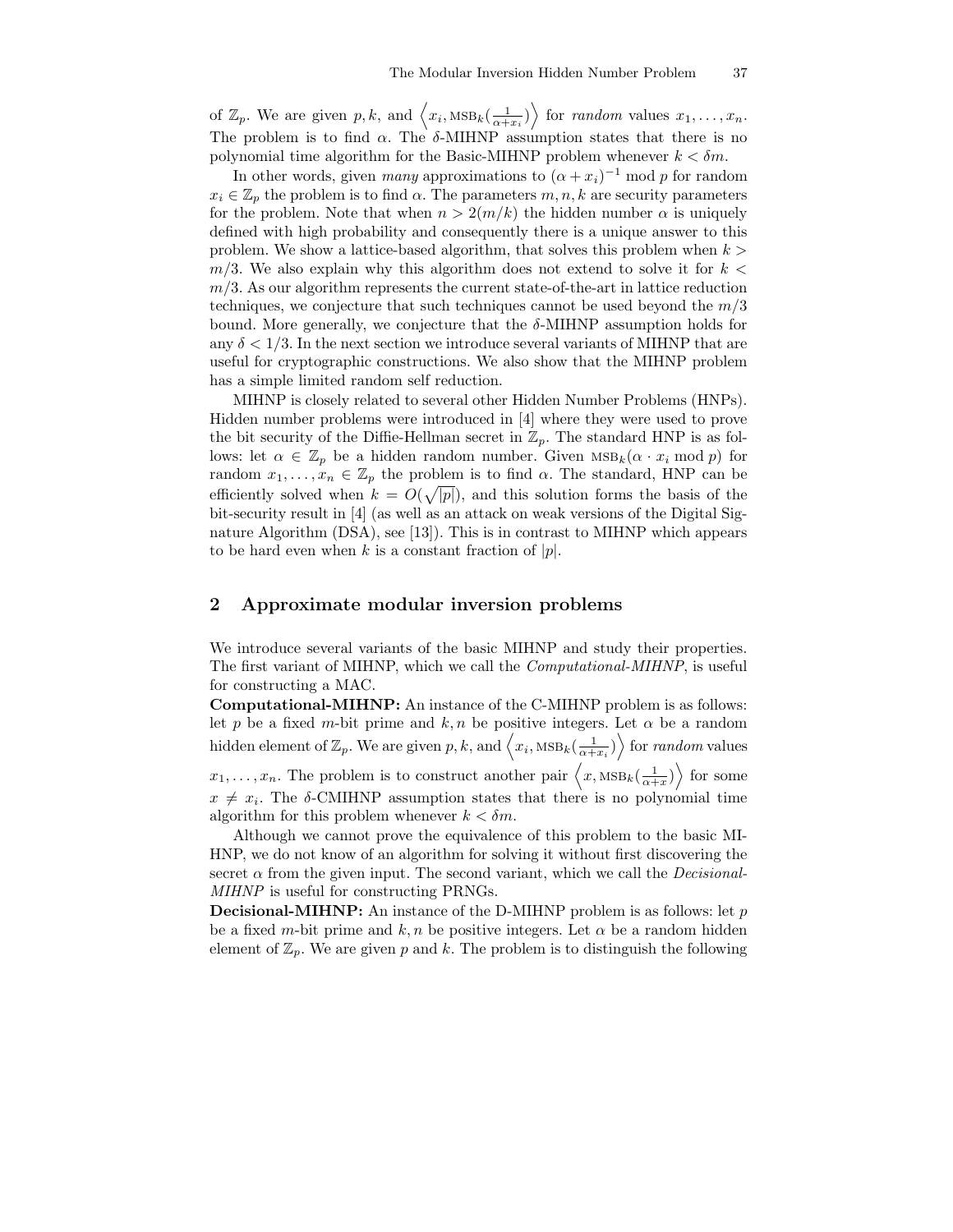two ensembles:

$$
\left\{ x_1, \text{MSB}_k\left(\frac{1}{x_1 + \alpha}\right), \dots, x_n, \text{MSB}_k\left(\frac{1}{x_n + \alpha}\right) \right\} \text{ and}
$$
  

$$
\left\{ x_1, \text{MSB}_k(r_1), \dots, x_n, \text{MSB}_k(r_n) \right\}
$$

where  $\alpha, x_1, \ldots, x_n, r_1, \ldots, r_n$  are chosen uniformly at random in  $\mathbb{Z}_p$ . The  $\delta$ -DMIHNP assumption states that no polynomial time algorithm can distinguish these two ensembles with non-negligible advantage whenever  $k < \delta m$ .

As before, we cannot reduce this problem to either of the previous problems, but we know of no algorithms for D-MIHNP, other than first finding the hidden element  $\alpha$ . In a sense, it seems that the tools that we have for designing algorithms for these problems are too crude to distinguish between these variants.

This situation is somewhat analogous to the situation with the various discretelogarithm assumptions. The basic MIHNP can be viewed as an analog of the Discrete-Log Problem (DLP): given  $g^{\alpha}$  mod p find the hidden number  $\alpha$ . Just as DLP is often insufficient for cryptographic constructions, we need stronger assumptions that the basic MIHNP for the constructions in this paper. The C-MIHNP can be viewed as an analog of the Computational Diffie-Hellman assumption (CDH), and D-MIHNP is the analog of the Decision Diffie-Hellman assumption (DDH). As is the case with the various MIHNP problems, we also do not have reductions between the various discrete-log problems, yet the only algorithms that we know for solving any of them involve solving discrete-log.

#### 2.1 Random self reduction for MIHNP

The MIHNP problem has a simple limited random self reduction among instances modulo the same prime  $p$ . The reduction shows that for a prime  $p$  if finding  $\alpha \in \mathbb{Z}_p$  is hard for a worst case  $\alpha$  then it is also hard for a random  $\alpha \in \mathbb{Z}_p$ .

Suppose there is an algorithm  $A$  that solves the Basic-MIHNP problem with probability  $\epsilon$ , where the probability is taken over the choice of the  $x_i$ 's and also over the choice of  $\alpha$ . We show that this implies an algorithm  $\beta$  for solving Basic-MIHNP that works for any fixed  $\alpha$  with probability  $\epsilon$ , where this time the probability is over the choice of the  $x_i$ 's only.

Given an instance of Basic-MIHNP,  $\langle x_i, y_i \rangle$ ,  $i = 1, ..., n$ , algorithm B picks a random  $r \in \mathbb{Z}_p$ , and runs algorithm A on the Basic-MIHNP problem defined by the tuples  $\langle x_i + r, y_i \rangle$ ,  $i = 1, \ldots, n$ .

Note that if the original MIHNP instance corresponds to the hidden number  $\alpha$ , then the new instance will correspond to the hidden number  $\alpha' = \alpha - r$ , which is random and independent of the  $x_i$ 's. It follows that with probability  $\epsilon$ , the algorithm A indeed returns  $\alpha'$ , and then B can add back r to recover  $\alpha$ .

We call this a limited random self reduction, since we only randomize the solution  $\alpha$ , and not the elements  $x_1, \ldots, x_n$ . The computational MIHNP and decisional MIHNP have similar limited random self reductions.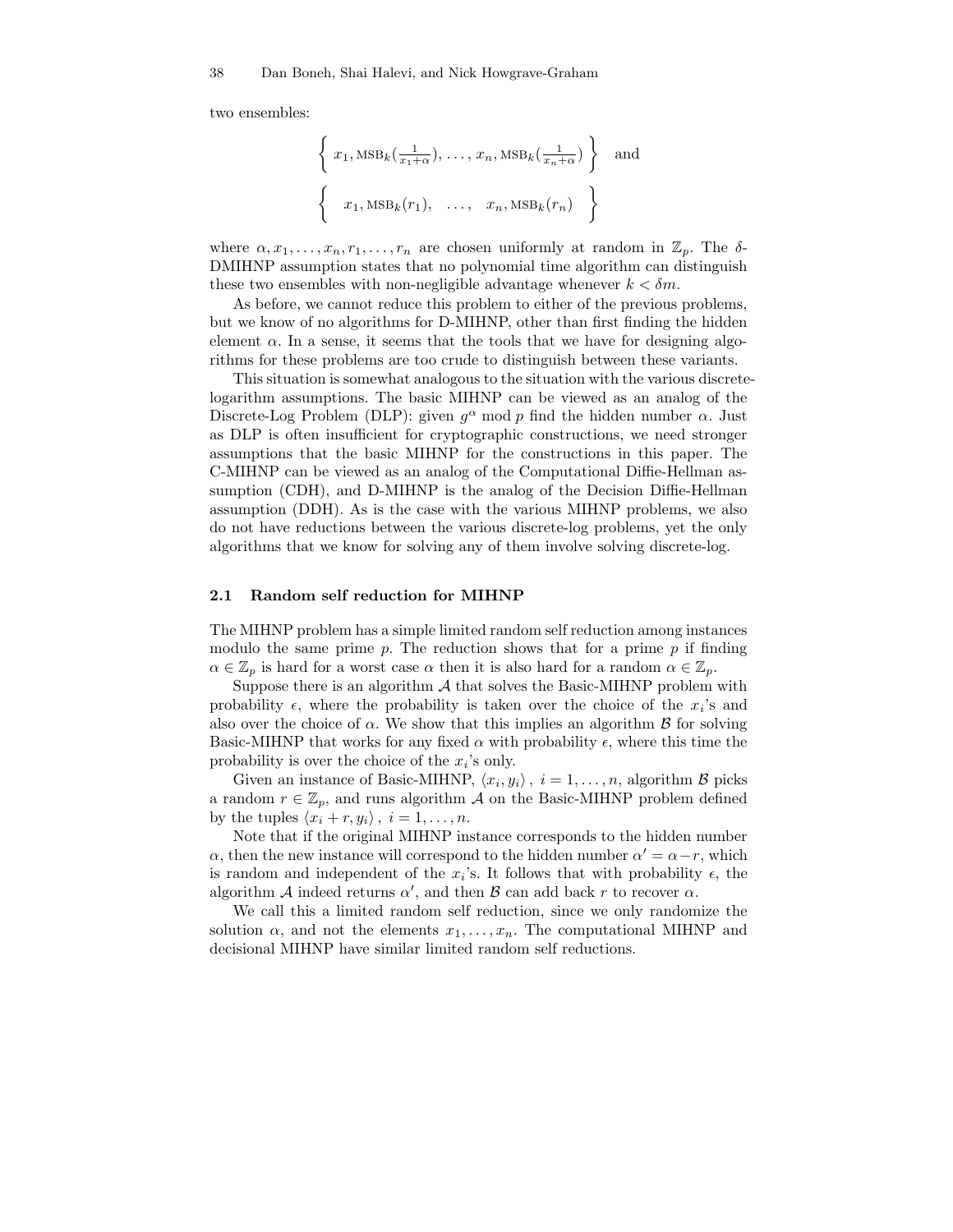# 3 Security analysis of the MIHNP

In this section we analyze the security of MIHNP. We show how to apply the currently known technology in algebraic cryptanalysis to MIHNP, and demonstrate the limitations of that technology when applied to this problem. We know of no better way to distinguish the pairs  $\langle x_i, \text{MSB}_k((\alpha + x_i)^{-1}) \rangle$  from random, other than to actually recover the secret  $\alpha$  (and use the knowledge of this to verify the bits), and so this is the problem we address. That is, we assume that we have a system of equations

$$
(\alpha + x_i)(b_i + \epsilon_i) = 1 \pmod{p} \qquad i = 0, \dots, n,
$$
 (1)

where  $\alpha \in Z_p$  is the (large, secret) variable we aim to discover, the  $x_i$ 's are known, but randomly chosen elements of  $Z_p$ , the  $b_i$ 's are the known most significant bits, and the  $\epsilon_i$  are variables that correspond to the unknown low order bits, so we have  $|\epsilon_i| \leq 2^{m-k}$  for all i. Observe that once we find any of the  $\epsilon_i$ 's we can discover the secret  $\alpha$  immediately, from the fact that  $\alpha = 1/(b_i + \epsilon_i) - x_i$ (mod p). However, as we shall see, typically we find all the  $\epsilon_i$  simultaneously, or none at all.

We attempt to solve MIHNP using lattice techniques. We set up a lattice that incorporates the relations from Eq. (1), so that the bound on the size of the  $\epsilon_i$ 's will correspond to some small vector in the lattice. If we can make the argument that this vector is by far smaller than any other vector in this lattice, then we could use the LLL lattice reduction algorithm [14] to find it, thereby recovering the  $\epsilon_i$ 's. This framework was used in [4] to solve the original HNP.

Looking at Eq. (1), however, we find that these relations cannot be used directly to set up a lattice. The reason is that each of these relations has a term of the form  $\alpha \cdot \epsilon_i$ , where  $\alpha$  is unbounded (i.e., it can be as large as p), and the  $\epsilon_i$ 's change from one relation to the next. To use in a lattice, one must first "linearize" these relations, and doing so would introduce a new unbounded variable for each of the products  $\alpha \epsilon_i$ . (We stress that current technology has no problem handling either changing small unknowns such as the  $\epsilon_i$ , or fixed large unknowns such as  $\alpha$ . It is the product of the two that makes this problem hard.)

We are therefore forced to eliminate the unknown  $\alpha$  from the relations of Eq. (1), before we can use them to set up a lattice. Given the  $n + 1$  relations from Eq. (1), we eliminate the unknown  $\alpha$ , and produce n relations of the form:

$$
(x_i - x_0)(b_0 + \epsilon_0)(b_i + \epsilon_i) - (b_0 + \epsilon_0) + (b_i + \epsilon_i) = 0 \pmod{p} \tag{2}
$$

These relations are already in a form that is amenable for use in a lattice, and we can apply to them (an extension of) the techniques from  $[6, 12]$ , as we now explain. We start by re-writing the left hand side of Eq. (2) as a polynomial in the unknowns  $\epsilon_0$  and  $\epsilon_i$ , namely:

$$
f_i(\epsilon_0, \epsilon_i) \stackrel{\text{def}}{=} (x_i - x_0)\epsilon_0 \epsilon_i + (b_0(x_i - x_0) + 1)\epsilon_i + (b_i(x_i - x_0) - 1)\epsilon_0 + (b_0b_i(x_1 - x_0))
$$

Notice that the coefficients of this polynomial are known to us (since we know all the  $b_i$ 's and  $x_i$ 's), and therefore we can set up a lattice based on their values. To simplify notation, we denote below  $f_i(\epsilon_0, \epsilon_i) = A_i \epsilon_0 \epsilon_i + B_i \epsilon_i + C_i \epsilon_0 + D_i$ .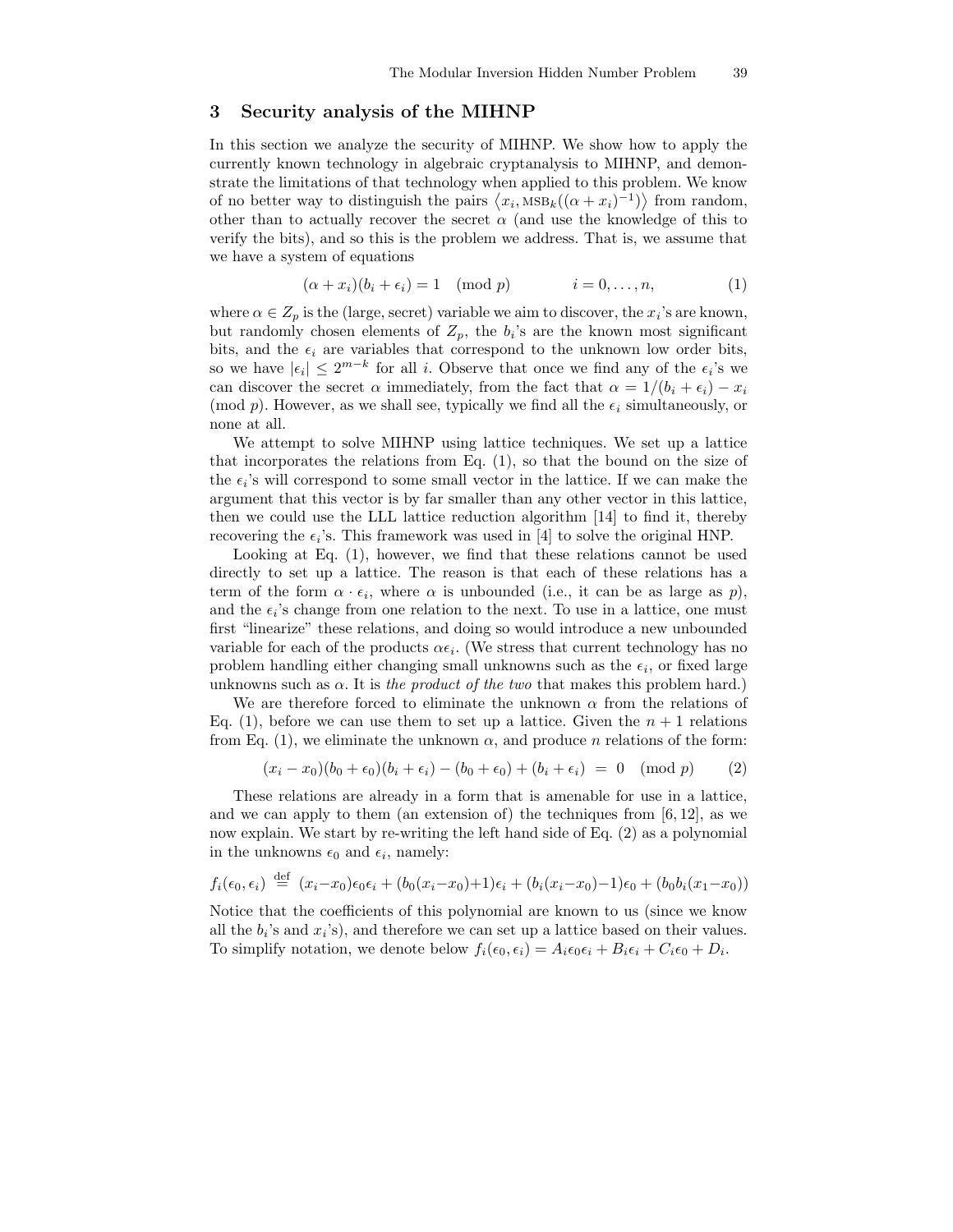#### 3.1 First attempt: a linear approach

As a first attempt at a solution, we set up a lattice of dimension  $3n+2$  as follows. The lattice is spanned by the rows of a real matrix  $M$  that has the following general structure:

$$
M = \left(\begin{array}{c} E \ R \\ 0 \ P \end{array}\right)
$$

where E and P are diagonal matrices of dimensions  $(2n + 2) \times (2n + 2)$  and  $n \times n$ , respectively, and R is a  $(2n + 2) \times n$  matrix. Each of the first  $2n + 2$ rows of  $M$  is associated with one of the terms in relations from Eq. (2) (i.e., the constant term, the terms  $\epsilon_i$ , and the terms  $\epsilon_0 \epsilon_i$ ), and each of the last n columns is associated with one of the n relations.

The matrix R incorporates the relations themselves. The  $(i, j)$  entry in this matrix is just the coefficient in the  $j$ 'th relation of the term corresponding to row i. The diagonal entries of the matrix  $P$  are all equal to  $p$ , and the diagonal entries of the matrix  $E$  correspond to the bounds on the terms associated with each row. Specifically, if the term which is associated with row  $i$  is bounded by B, then entry  $(i,i)$  in E is equal to  $1/B$ . That is, the row corresponding to the constant term has diagonal entry 1, rows corresponding to  $\epsilon_i$  have diagonal entries  $1/2^{m-k}$ , and rows corresponding to  $\epsilon_0 \epsilon_j$  have diagonal entries  $1/2^{2(m-k)}$ . An example for the matrix M for  $n = 2$  is given in Figure 1.

|                                                                                                                                                                                                                                                                                            |          |                   |                |                                      |                          |               |                       |                                   | row corresponds to      |
|--------------------------------------------------------------------------------------------------------------------------------------------------------------------------------------------------------------------------------------------------------------------------------------------|----------|-------------------|----------------|--------------------------------------|--------------------------|---------------|-----------------------|-----------------------------------|-------------------------|
|                                                                                                                                                                                                                                                                                            |          |                   |                |                                      |                          |               | $D_1 D_2 \setminus$ . |                                   |                         |
| $= \begin{pmatrix} 1 & 0 & 0 & 0 & 0 & 0 & D_1\, \mathrm{i}\\ 0\, 2^{k-m} & 0 & 0 & 0 & 0 & C_1\, \mathrm{c}\\ 0 & 0 & 2^{k-m} & 0 & 0 & 0 & B_1\\ 0 & 0 & 0 & 2^{k-m} & 0 & 0 & 0\, \mathrm{i}\\ 0 & 0 & 0 & 0 & 2^{2(k-m)} & 0 & A_1\\ 0 & 0 & 0 & 0 & 0 & 2^{2(k-m)} & 0 \end{pmatrix}$ |          |                   |                |                                      |                          |               |                       | $C_1 \ C_2 \ \ldots \ \epsilon_0$ |                         |
|                                                                                                                                                                                                                                                                                            |          |                   |                |                                      |                          |               |                       | $B_1$ 0 $\ldots$ .                | $\epsilon_1$            |
|                                                                                                                                                                                                                                                                                            |          |                   |                |                                      |                          |               |                       | $B_2$                             | $\epsilon_2$            |
|                                                                                                                                                                                                                                                                                            |          |                   |                |                                      |                          |               |                       | $A_1$ 0 $\ldots$                  | $\epsilon_0 \epsilon_1$ |
|                                                                                                                                                                                                                                                                                            |          |                   |                |                                      |                          |               |                       | $A_2$ $\epsilon_0 \epsilon_2$     |                         |
|                                                                                                                                                                                                                                                                                            | $\theta$ | $\hspace{1.6cm}0$ | $\overline{0}$ | $\begin{array}{ccc} & 0 \end{array}$ | $\overline{0}$           | $\mathcal{p}$ | $\theta$              |                                   |                         |
|                                                                                                                                                                                                                                                                                            |          |                   | $\overline{0}$ | $\overline{0}$                       | $\overline{\phantom{0}}$ | $\theta$      |                       |                                   |                         |

Fig. 1. The matrix M for the case  $n = 2$ .

We can now view each one of the relations of Eq. (2) as holding over the integers, by explicitly introducing the appropriate multiple of p. Namely, we have:

$$
A_i \epsilon_0 \epsilon_i + B_i \epsilon_i + C_i \epsilon_0 + D_i + p \cdot \kappa_i = 0 \tag{3}
$$

From the way we constructed this system of  $n$  polynomial relations, we know that it has an integer solution  $\epsilon_i = e_i, \kappa_i = k_i$  in which all the  $e_i$ 's are bounded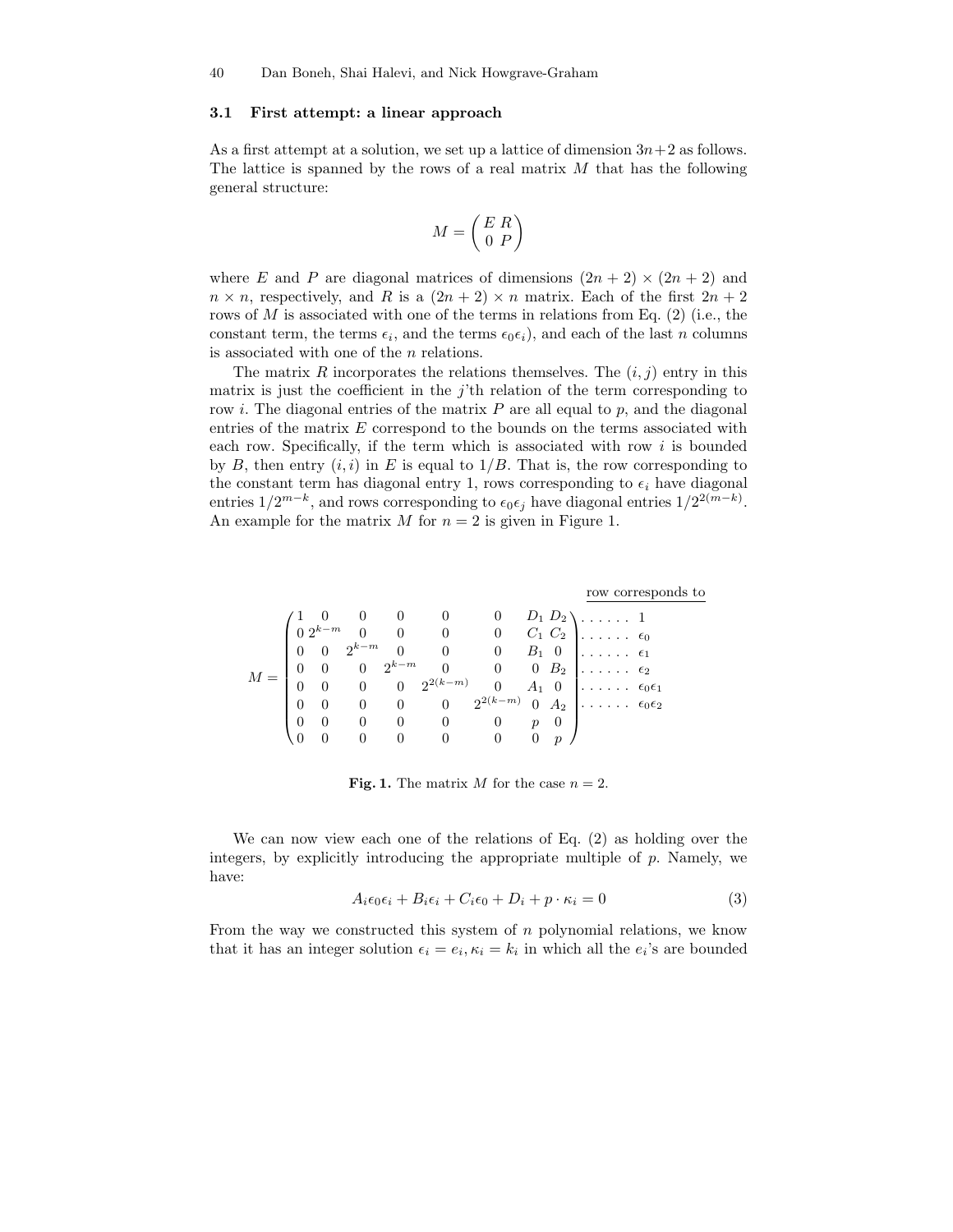below  $2^{m-k}$ . Let v be a  $(3n+2)$  integer vector containing the values of all the terms in our system of equations, according to this solution. Namely, we set

$$
\bm{v} \stackrel{\text{def}}{=} \langle 1, e_0, \ldots, e_n, e_0e_1, \ldots, e_0e_n, k_1, \ldots, k_n \rangle
$$

It follows that for this integer vector  $\boldsymbol{v}$  we get:

$$
\pmb{v}\cdot M=\left<1,\ \frac{e_0}{2^{m-k}},\ \ldots,\ \frac{e_n}{2^{m-k}},\ \frac{e_0e_1}{2^{2(m-k)}},\ \ldots,\ \frac{e_0e_n}{2^{2(m-k)}},\ 0,\ \ldots,\ 0\right>
$$

Thus, the lattice point  $v \cdot M$  has only  $2n + 2$  non-zero entries, and each of these is less than 1, so its Euclidean norm is less than  $\sqrt{2n+2}$ .

On the other hand, it is easy to see that the determinant of the lattice  $L(M)$  equals  $p^n/2^{(m-k)(3n+1)}$ , so making use of the Gaussian heuristic<sup>1</sup> for short lattices vectors, we expect that our vector is the shortest point in  $L(M)$  as long as

$$
\sqrt{2n+2} \ll \sqrt{3n+2} \left( 2^{(k-m)(3n+1)} \cdot p^n \right)^{1/(3n+2)}.
$$
 (4)

Whenever this condition is met we will assume that an adversary can recover the vector  $\boldsymbol{v}$  using lattice reduction methods such as LLL (although we note that in practice, the adversary may not find this that easy unless  $v \cdot M$  is the shortest vector by a substantial margin).

Substituting  $p \approx 2^m$  into Eq. (4) and ignoring low-order terms, this condition is simplified to  $2^k \gg 2^{2m/3}$ . Therefore, this method can only be used when the number of bits of  $1/(\alpha + x_i)$  that we see is more than  $2m/3$  (alternatively, when the number of bits that we are missing is less than  $m/3$ ). This gives an algorithm for Basic-MIHNP when  $\delta \geq 2/3$ .

The dimension of the lattice. We remark that the same bounds (but no better) could also be achieved from a lattice of smaller dimension that utilizes the fact that  $\boldsymbol{v} \cdot M$  has n trailing zeros. However in this analysis we are only interested in showing that there exist bounds on  $m$  even for lattices of arbitrary dimension (i.e. we effectively allow the adversary the power to reduce lattices of arbitrary dimension). This means we can ignore efficiency issues regarding the dimension of the lattice, and opt for the easier way to describe and extend the lattices (as above). This assumption is particularly important to note in the subsequent section where the dimension grows exponentially in  $n$ .

### 3.2 Making use of multiples

To improve upon the bound of  $m/3$ , we apply a technique due to Coppersmith [6] to make better use of the relations in Eq. (2). Namely, instead of using only these relations in our lattice, we can use also relations that are derived by taking

<sup>&</sup>lt;sup>1</sup> In fact, it is possible to prove rigorously, that when the  $x_i$ 's are chosen at random, the vector  $\mathbf{v} \cdot M$  is (with high probability) the shortest vector in  $L(M)$ . This proof will appear in the full version of this paper.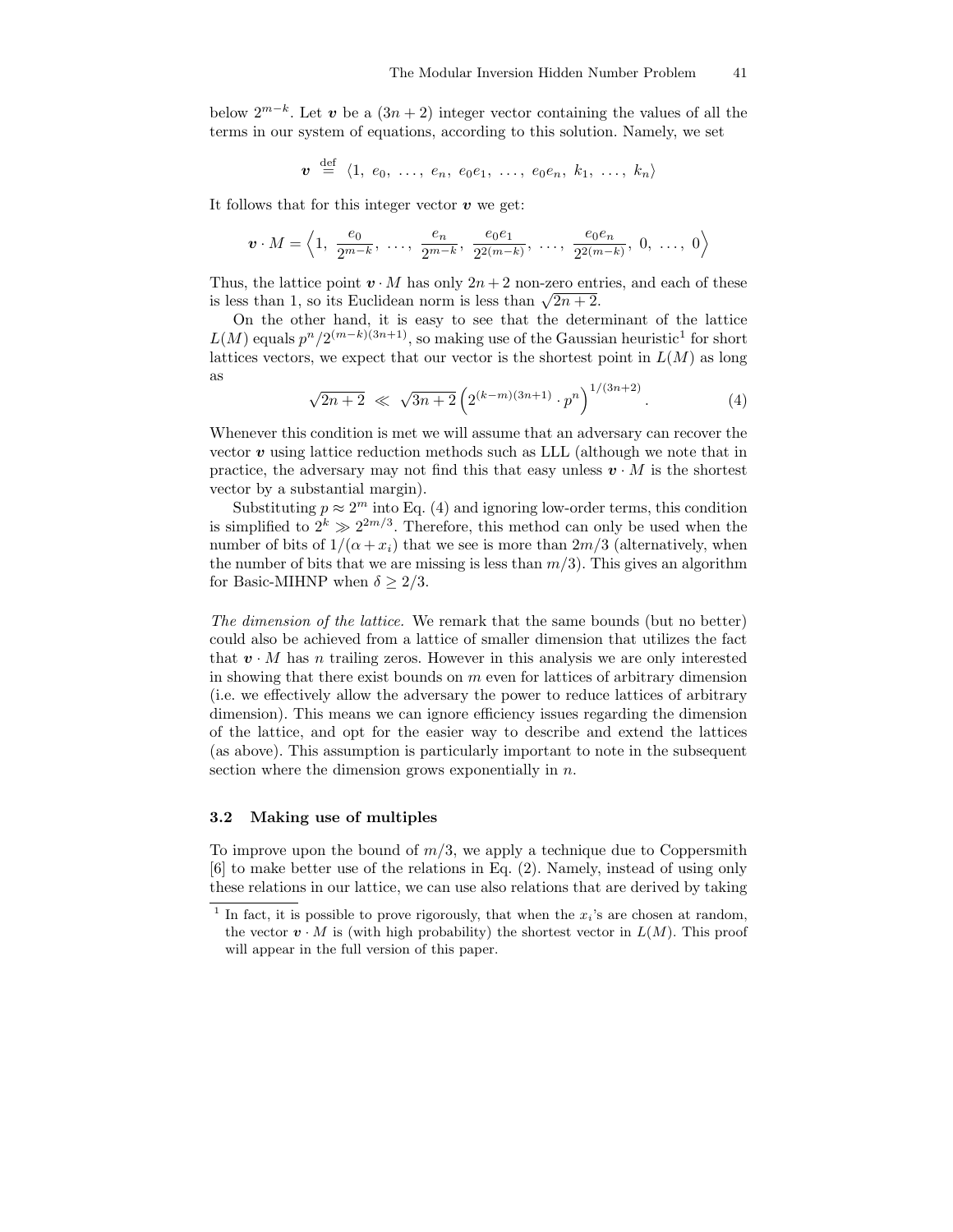products of them. For example, since we have  $f_1(\epsilon_0, \epsilon_1) = 0$  and  $f_2(\epsilon_0, \epsilon_2) = 0$ , we also know that  $\epsilon_2 f_1(\epsilon_0, \epsilon_1) = 0$ , and also  $f_1(\epsilon_0, \epsilon_1) \cdot f_2(\epsilon_0, \epsilon_2) = 0$ . Moreover, since the original relations hold modulo  $p$ , then the last relation holds also modulo  $p^2$ .

Of course, these additional relations introduce new terms that were not present in the original one. (For example, the relation  $f_1f_2 = 0$  from above has a term  $\epsilon_0 \epsilon_1 \epsilon_2$ , which we did not have in the original system.) Nonetheless, we hope that weighing the additional relations against the additional terms, we would be able to get a better result. Hence, our goal here is to add as many relations as possible, while keeping the number of additional terms as small as possible.

Once we decide on a set of relations to use, we construct the lattice in exactly the same way as above. Namely, if we have  $r$  relations and  $t$  terms, we construct  $a(r+t) \times (r+t)$  matrix M with the same structure as above. That is, the top left  $t \times t$  sub-matrix E is diagonal with entries that correspond to the (bounds on the) different terms, to its right we put a  $t \times r$  matrix R that corresponds to our relations, and at the bottom left we put a diagonal matrix  $P$  that would take care of the modular reductions. One difference is that now, if the i'th relation holds modulo  $p^i$ , then the corresponding diagonal entry of P will be  $p^i$  (rather than just  $p$ ).

Constructing a lattice The key aspect of this approach is to choose which relations to put in the lattice, and to analyze the parameters achieved by this lattice. Below we think of the process of adding relations to the lattice as happening in phases. In phase d, we add to the lattice relations that are obtained by multiplying up to  $d$  of the original relations. These new relations look like  $f_{i_1} \cdots f_{i_d} = 0 \mod p^d$  for some  $0 < i_1, \ldots, i_d \leq n$ .

We note that once we have in the lattice some relations (and all their terms), we might as well add other relations that use only terms that already appear in the lattice. For example, if we have the relation  $f_1f_2 = 0$  in the lattice, we might as well also add the relation  $\epsilon_1 f_2 = 0$ , since every term that appears in  $\epsilon_1 f_2$  must already appear in  $f_1f_2$  (because  $f_1$  includes the term  $\epsilon_1$ ). Therefore, once we have  $f_1f_2$  and all its terms, we can add  $\epsilon_1f_2$  "for free". The only exception is that we have to make sure that the relations in the lattice are linearly independent. For example, once we have in the lattice the relations  $f_2, \epsilon_0 f_2, \epsilon_1 f_2$  and  $f_1 f_2$ , we cannot add also the relation  $\epsilon_0 \epsilon_1 f_2$ , as it is linearly dependent on the other relation, by the equality  $f_1f_2 = A_1\epsilon_0\epsilon_1f_2 + B_1\epsilon_1f_2 + C_1\epsilon_0f_2 + D_1f_2$ .

Notations and conventions. In the analysis below we talk about the "weight" of relations or terms. The weight of a relation is the number of original relations that are multiplied. For example, the relation  $\epsilon_1 f_2 = 0$  has weight 1, and  $f_1 f_2 = 0$ has weight 2. We note that if a relation has weight  $i$ , then this relation holds modulo  $p^i$  (but not necessarily modulo  $p^{i+1}$ ). The weight of a term is just its degree. For example, the weight of  $\epsilon_0^2 \epsilon_1$  is 3. With this notation, the determinant of the lattice is proportional to the total weight of all the relations, and inversely proportional to the total weight of all the terms that are used in these relations.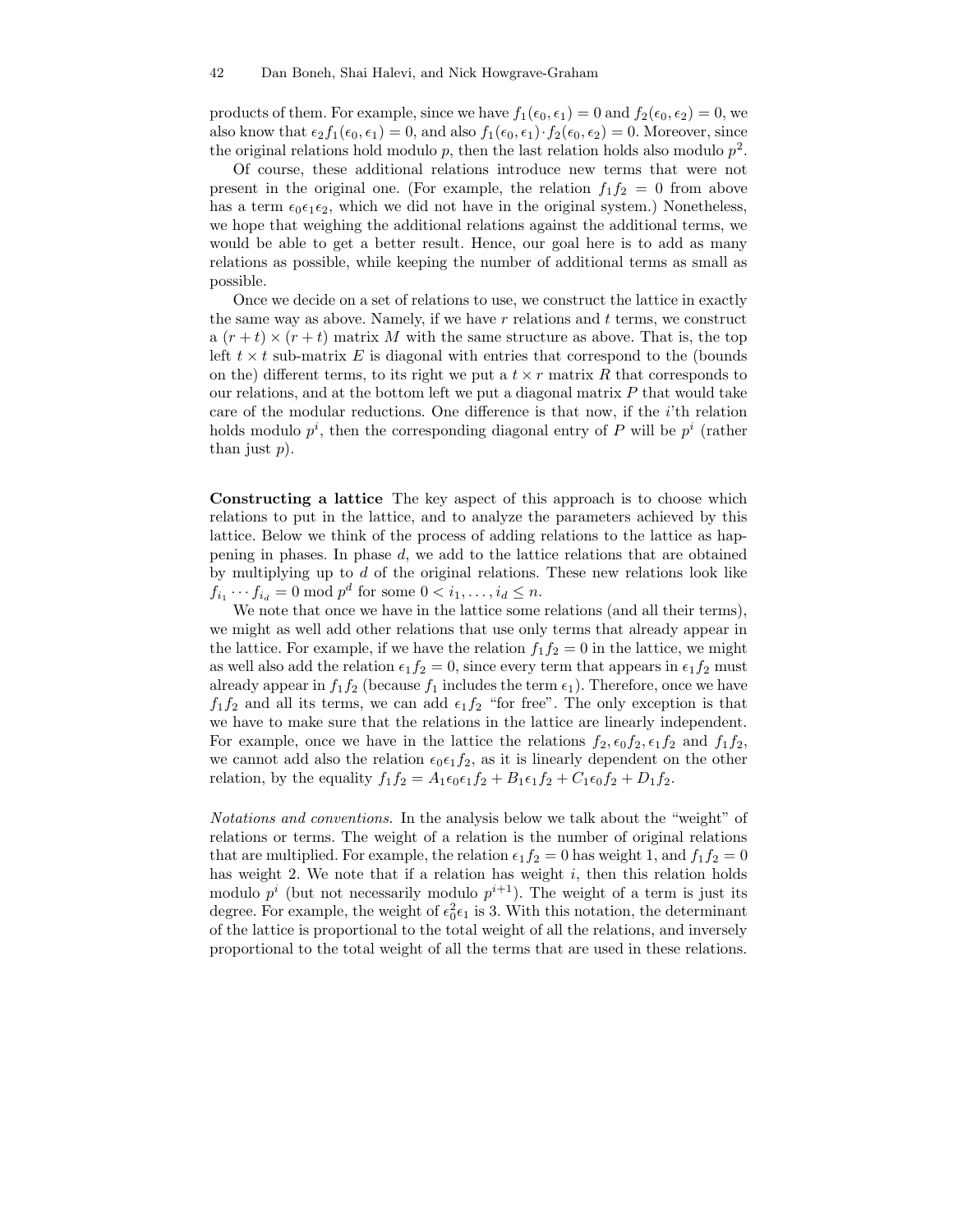More precisely, when p is an m-bit prime, and the bound on the  $\epsilon_i$ 's is  $2^{m-k}$ , (i.e., the number of bits of  $1/(\alpha + x)$  that we see is k), the determinant of the lattice is roughly  $2^{m \cdot \text{weight}(rrelations)-(m-k) \cdot \text{weight}(terms)}$ .

Recall that our goal is to maximize the determinant (since this would imply that the lattice is unlikely to have short vectors, other than the one corresponding to our solution). Below we show, however, that we always have weight(relations)  $\leq$  2weight(terms)/3. Therefore, to get  $det(L) > 1$ , we must have  $m - k < 2m/3$ .

The relations. In this analysis we assume that the number  $n$  of the original relations can be made as large as we want. Since we aim to show that the approach is bound to fail beyond  $2m/3$ , we can make this assumption without loss of generality (as adding relations can only help the algorithm). When we analyze phase d, we assume that  $n \gg d$ , so that we get a good approximation of the sum  $\sum_{i=1}^{d} {n \choose i}$  by taking just the last term,  ${n \choose d}$ .

The relations that we add in phase d are all the  $\binom{n}{d}$  relations of weight d, that are obtained by multiplying d distinct relations (from the original  $n$ ), and then adding all the relations that are now "for free". We again note that since  $n \gg d$ , then a vast majority of the relations in phase d are of this form.

Analysis. We start by analyzing the weight of the terms. Since each  $f_i$  has all the possible terms for a multi-linear function in  $\epsilon_0, \epsilon_i$ , it follows that a product of d distinct  $f_i$ 's have all the possible terms with degree at most d in  $\epsilon_0$ , and at most 1 in all the other  $\epsilon_i$ 's.

We group the terms according to the number of  $\epsilon_i$ 's *other than*  $\epsilon_0$  in them. Clearly, we have exactly  $(d+1)\binom{n}{j}$  terms with exactly j  $\epsilon_i$ 's other than  $\epsilon_0$ . (We have  $\binom{n}{j}$  ways to choose the  $\epsilon_i$ 's, and then  $\epsilon_0$  can have any degree between 0 and d.) The weight of these terms ranges from j (if the degree of  $\epsilon_0$  is 0) to  $j + d$  (if the degree of  $\epsilon_0$  is d). Therefore, the total weight of all the terms is

$$
\text{weight}(\text{terms}) = \sum_{j=0}^{d} \left( \binom{n}{j} \cdot (j + (j+1) + \dots + (j+d)) \right)
$$

$$
= \sum_{j=0}^{d} \left( \binom{n}{j} \cdot (d+1)(j+\frac{d}{2}) \right)
$$

 $\sum_{j=0}^{d} \binom{n}{j} = \binom{n}{d} (1 + o(1)).$  This implies that also Recall now that we assume that  $n$  is large enough with respect to  $d$ , so that

$$
weight(\text{terms}) = \binom{n}{d}(d+1)(3d/2)(1+o(1))
$$

By the same argument, the number of terms is  $(d+1)\binom{n}{d}(1+o(1)).$ 

We now proceed to analyze the weight of the relations. First, observe that we cannot have more relations than terms in the lattice, since otherwise we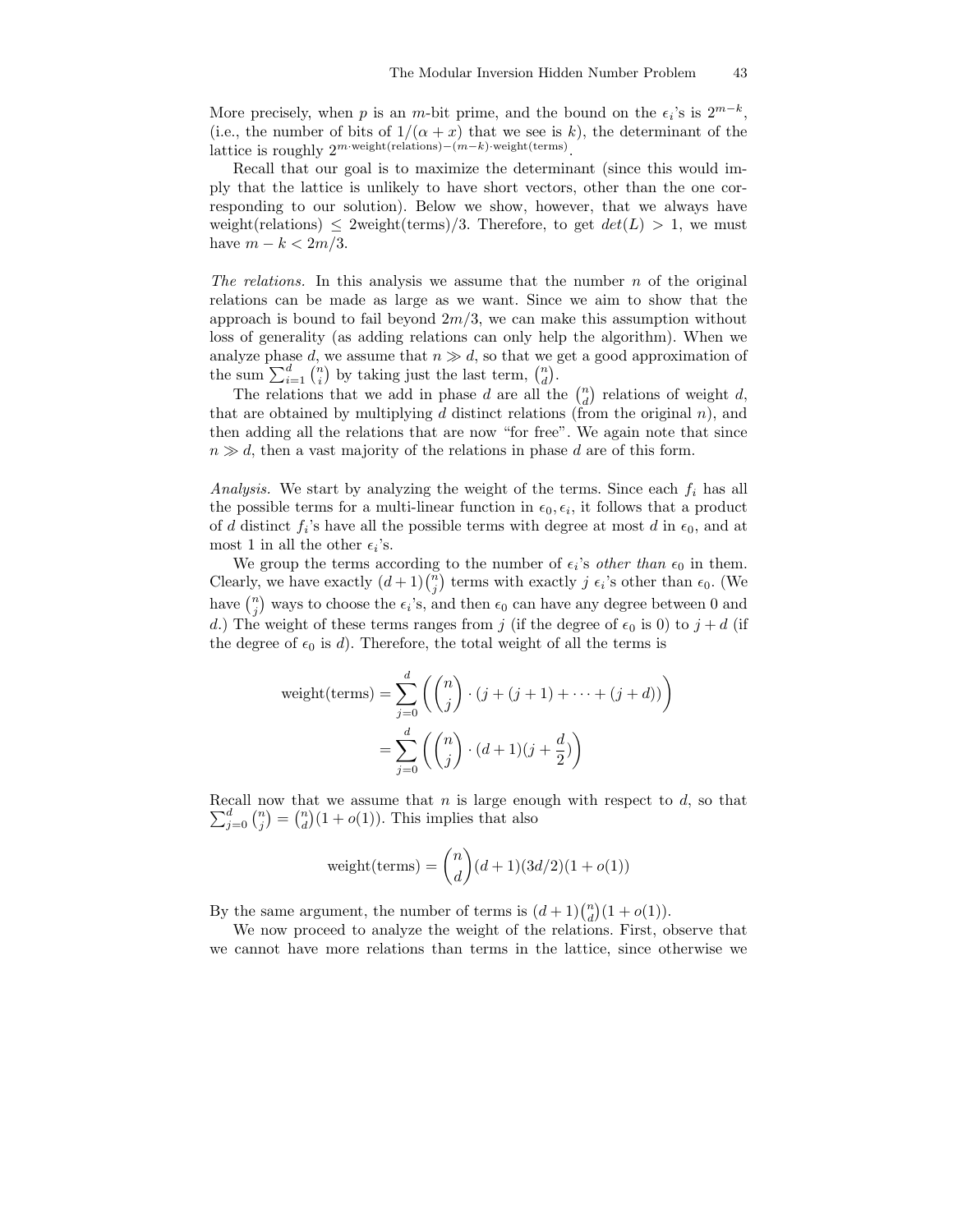get linear dependencies. Thus, there are at most  $(d+1) {n \choose d}(1+o(1))$  relations. Moreover, the weight of each of these relations cannot be more than  $d$ , since in phase  $d$  we only multiply up to  $d$  of the  $f_i$ 's. Therefore, the total weight of all the relations is bounded by

$$
\text{weight}(\text{relations}) \le d \cdot (d+1) \binom{n}{d} (1+o(1))
$$

In fact, it is possible to show that this bound is tight, and the total weight of the relations that we get is at least  $d^2\binom{n}{d}$ . We conclude that in our lattice we must have

$$
\frac{\text{weight}(\text{relations})}{\text{weight}(\text{terms})} \le \frac{d \cdot (d+1) \binom{n}{d} (1+o(1))}{\binom{n}{d} (d+1) (3d/2) (1+o(1))} \le \frac{2}{3} + o(1)
$$

(We remark that a more careful analysis can even show a bound of  $2/3 - o(1)$ .)

### 3.3 Conclusions from the analysis of MIHNP

We showed that the Basic-MIHNP problem can be efficiently solved whenever we are given more than 1/3 of the bits of  $(\alpha + x_i)^{-1}$  mod p. The analysis does not extend beyond 1/3. (Moreover, near 1/3 the dimension of the lattice makes it completely infeasible to reduce.) For this reason, we conjecture that this problem is hard when we are given less than  $1/3$  of the bits even if a large number of random samples  $x_i$  are given. That is, we conjecture that the  $\delta$ -MIHNP assumption holds whenever  $\delta < 1/3$ .

### 3.4 Other variants of MIHNP

The tools that we devised to analyze the MIHNP can be used also to analyze similar problems. For example, in Section 4 we will be interested in a problem where we are given pairs  $(x_i, \beta/(\alpha + x_i) \mod p)$ ,  $i = 1...n$ , and we need to recover both  $\alpha$  and  $\beta$ . The corresponding relations that we get are

$$
(\alpha + x_i)(b_i + \epsilon_i) = \beta \pmod{p} \qquad i = 0, \ldots, n,
$$

Again, we have a problem with the terms  $\alpha \epsilon_i$ , but when we eliminate  $\alpha$  as before, we would get terms  $\beta \epsilon_i$ . Hence, to be able to set up a lattice we need to eliminate both  $\alpha$  and  $\beta$ . More generally we may consider relations of the form

$$
R_i: (x_{i0} + y_{i0} \epsilon_i) + \sum_{j=1}^r (x_{ij} + y_{ij} \epsilon_i) \alpha_j = 0
$$

where the  $x_{ij}$ 's and  $y_{ij}$ 's are random and known, the  $\alpha_i$ 's are unknown and unbounded, but common to all these relations, and each  $\epsilon_i$  is an unknown unique to relation i, but for which we have some bound. As before, the terms  $\epsilon_i \alpha_j$ cannot be handled by standard lattice reduction techniques, so we need to first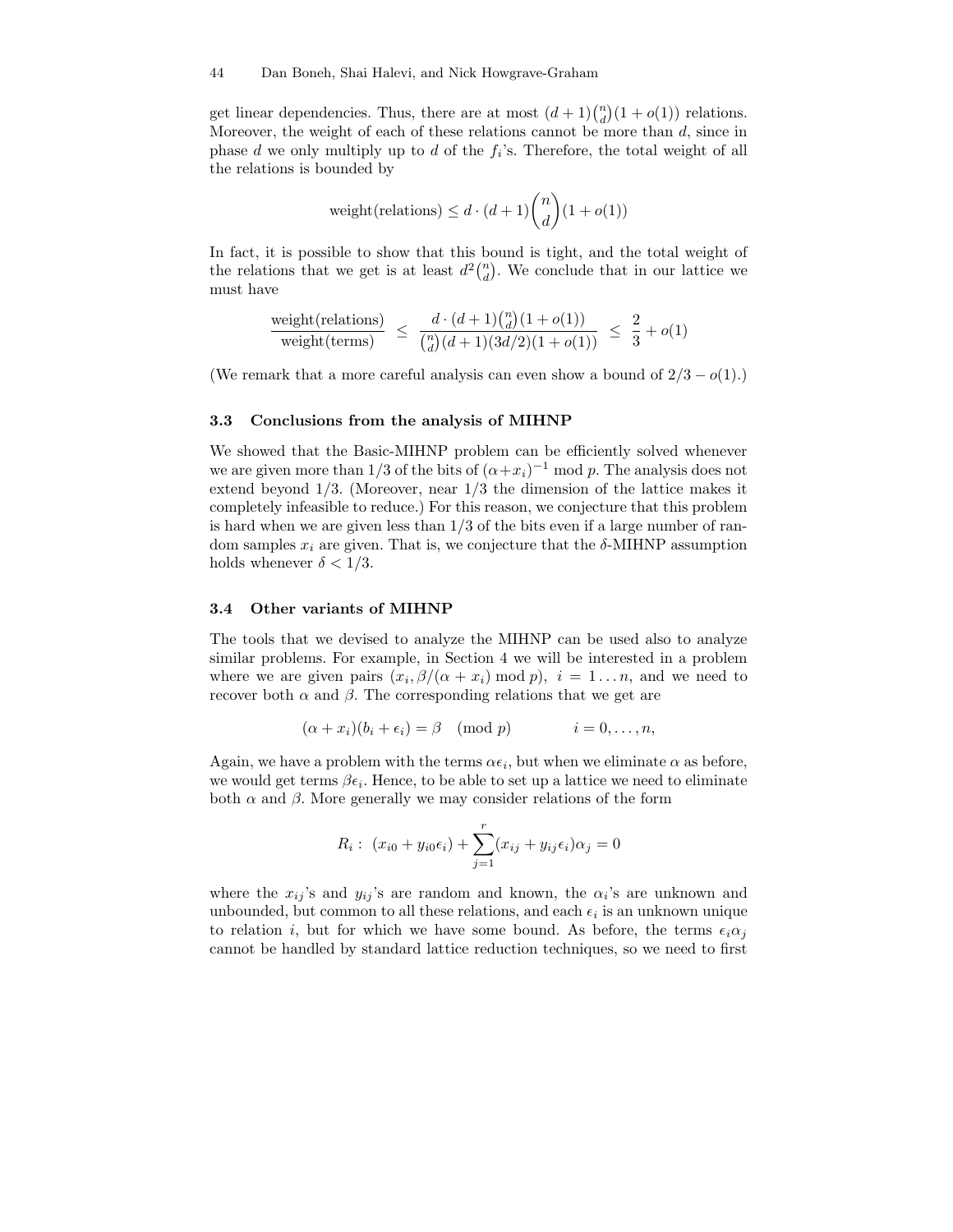eliminate the  $\alpha_i$ 's. We now show that if we need to eliminate r such "unbounded" variables", then the lattice-reduction techniques from above can only be used when  $k/m > r/(r+2)$  (i.e., the number of hidden bits is less than  $m \cdot \frac{2}{r+2}$ . Note that for MIHNP we have  $r = 1$ , and indeed we got the bound  $k/m > 1/3$ . For the case above of two variables, we get  $k/m > 1/2$ . Hence, this problem is harder than MIHNP in the sense that it can only be solved when  $\delta = k/m > 1/2$ .

Assume that we are given given  $n+r$  relations. We can set a linear system in the r unknowns  $\alpha_1 \ldots \alpha_r$  and r relations  $R_{n+1}, \ldots, R_{n+r}$ , solve for the unknowns, and then substitute the solution in all the other n relations  $R_1 \ldots R_n$  (each time multiplying by the common denominator, to get a polynomial relation rather than a rational one).<sup>2</sup>

Using Cramer's rule for the solution of a linear system, it is easy to verify that the terms that we substitute for the  $\alpha_j$ 's are multi-linear in  $\epsilon_{n+1} \dots \epsilon_{n+r}$ . Hence, after eliminating the "unbounded variables", we are left with  $n$  relations  $f_i = 0, i = 1...n$ , where  $f_i$  is a multi-linear relation in  $\epsilon_i, \epsilon_{n+1} \dots \epsilon_{n+r}$ . These relations are the ones we use to set-up a lattice.

As we did for MIHNP, we set-up a lattice not only using the  $f_i$ 's themselves, but also using products of them. As before, we use relations that we obtain by multiplying  $d$  distinct  $f_i$ 's (for some parameter  $d$ , and under the assumption that  $n \gg d$ ). A product of d such  $f_i$ 's is a relations

$$
p(\epsilon_{i_1}, \epsilon_{i_2}, \ldots, \epsilon_{i_d}, \epsilon_{n+1}, \ldots, \epsilon_{n+r}) = 0
$$

where p is multi-linear in the  $\epsilon_{i_j}$ 's, and has degree d in  $\epsilon_{n+1} \dots \epsilon_{n+r}$ . We want to count the total weight of the terms and relations in this lattice. As we know, if  $n \gg d$ , then it is sufficient to consider only these terms that include exactly d distinct  $e_i$ 's, other than  $\epsilon_{n+1} \dots \epsilon_{n+r}$ . So there are  $\binom{n}{d}$  ways of choosing the  $\epsilon_{i_j}$ 's, and for each choice we have  $(d+1)^r$  possible combinations of the degrees of  $\epsilon_{n+1} \dots \epsilon_{n+r}$ . Namely, for a specific choice of  $\epsilon_{i_1}, \epsilon_{i_2}, ..., \epsilon_{i_d}$ , the terms that we get are exactly all the terms in the expression

$$
(\epsilon_{i_1} \cdot \epsilon_{i_2} \cdots \epsilon_{i_d}) \cdot ((1 + \epsilon_{n+1} + \cdots + \epsilon_{n+1}^d) \cdots (1 + \epsilon_{n+r} + \cdots + \epsilon_{n+r}^d))
$$

This means that for this choice of  $\epsilon_{i_j}$ 's, we have  $(d+1)^r$  terms, and the weight of these terms vary between d and  $d + rd$ . The total weight of all these terms is

$$
\sum_{k_1=0}^d \sum_{k_2=0}^d \dots \sum_{k_r=0}^d (d+k_1+k_2+\dots+k_r) = (d+1)^r \cdot (d+rd/2)
$$

Therefore, we have  $\binom{n}{d}(d+1)^r$  terms, of total weight  $\binom{n}{d}(d+1)^r \cdot d(1+r/2)$ . On the other hand, we cannot have more relations than terms, and the weight of a relation cannot be more than  $d$ , so the total weight of the relations is

<sup>&</sup>lt;sup>2</sup> Clearly, this is not the only way to eliminate the unbounded variables. For example, we can solve different sets of relations for these unknowns, depending on the relation to which we want to substitute. However, tracing through the arguments below, the method we use here seems to give the smallest number of terms.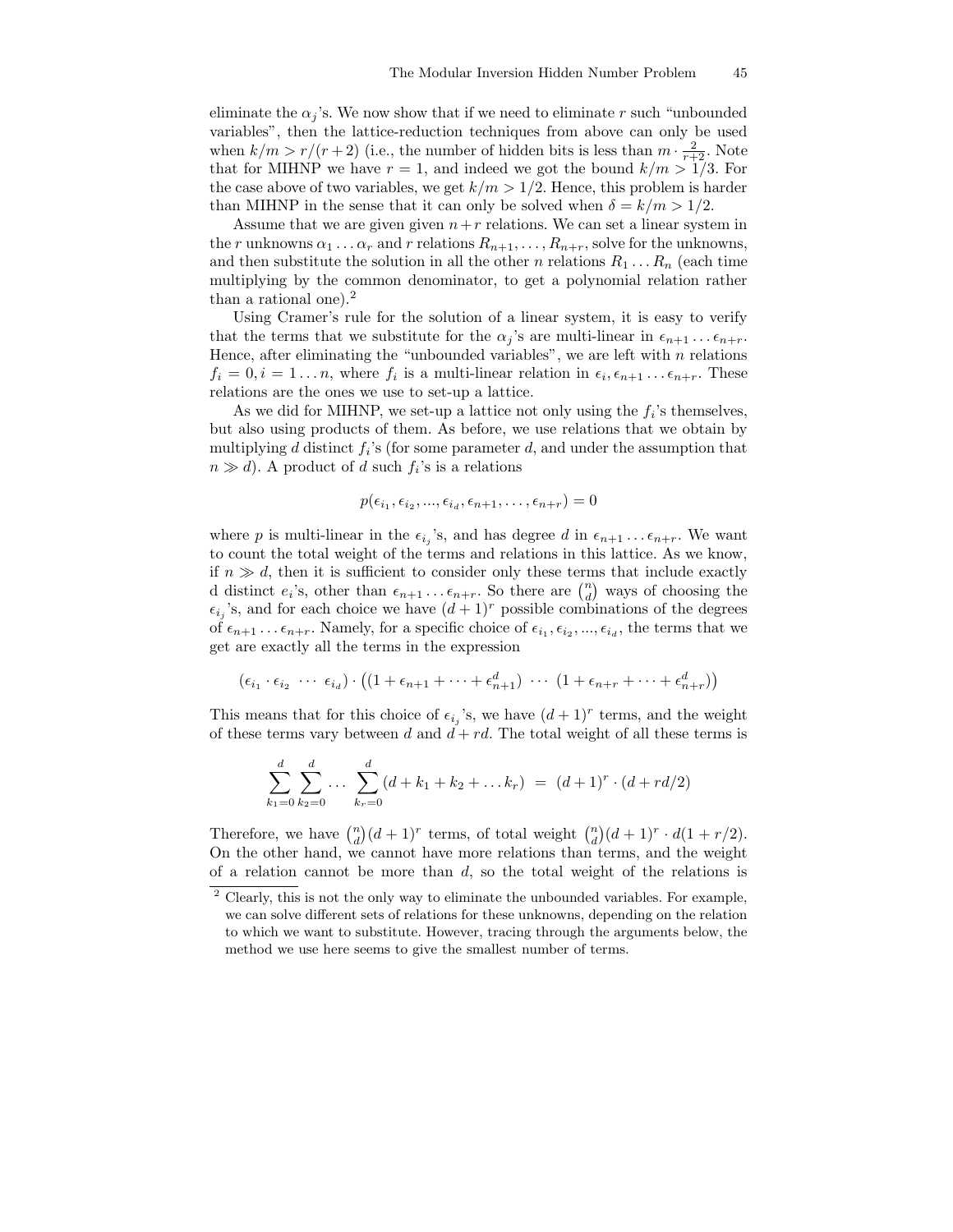#### 46 Dan Boneh, Shai Halevi, and Nick Howgrave-Graham

at most  $\binom{n}{d}(d+1)^r \cdot d$ . (This bound is tight, since it can be shown that for random relations, the total weight is at least  $\binom{n}{d}(d+1)^r \cdot (d-r)$ .) Recall that the determinant of our lattice is roughly  $2^{m \cdot \text{weight}(relations) - (m-k) \cdot \text{weight}(terms)}$ . To get the determinant above 1, we therefore must have

$$
m \cdot \binom{n}{d} (d+1)^r d > (m-k) \cdot \binom{n}{d} (d+1)^r d(1+r/2)
$$

which means that  $m > (m - k)(1 + r/2)$ , or  $k/m > r/(r + 2)$ .

# 4 Cryptographic applications

The apparent intractability of MIHNP, suggests that it may be useful as the basis for cryptographic applications. Indeed, we show below how to use the decision-MIHNP assumption and the computational-MIHNP assumptions, respectively, to get an efficient pseudorandom generator and a MAC.

### 4.1 Pseudorandom generator

The decision-MIHNP immediately suggests a construction of a PRNG. The input to this generator would be "the secret" a, and n random points  $x_1...x_n \in \mathbb{Z}_p$ . The output would be the points  $x_1...x_n$  together with (say)  $1/4$  of the bits of  $1/(a + x_i)$  mod p for all i. More precisely, we have the following system:

- **Parameters.** The parameters of the system include an  $m$ -bit prime  $p$ , and two other parameters, n and k, where k specifies how many bits of  $1/(a + x)$  we output, and n specifies how many  $x$ 'es we have in the input of the generator. These parameters are discussed in more details below.
- **The generator.** On parameters  $p, n$  and  $k$ , the generator input is a sequence  $(x_1, \ldots, x_n, a)$  of  $n+1$  elements in  $Z_p$ . The output is the sequence

$$
G(a, x_1, ..., x_n) \stackrel{\text{def}}{=} \left( x_1, ..., x_n, \text{MSB}_k(\frac{1}{a + x_1}), ..., \text{MSB}_k(\frac{1}{a + x_n}) \right)
$$

The security of this generator follows immediately from the decision-MIHNP assumption. We note that this is a pseudorandom number generator, but not pseudorandom bit generator, since the output distribution is not the uniform one. There are standard techniques for transforming this to a pseudorandom bit generator. Any of a number of standard extractors could be used for this purpose [16, 11].

Proposition 1. Under the D-MIHNP assumption, G is a secure pseudorandom generator.

One point worth mentioning is the re-keying of the generator from the previous output. It is well known, see [3], that it is secure to do this, if the underlying generator is itself secure. In our case this means that we may fix the  $x_1, ..., x_n$ once at the start of the whole procedure, and then use just the  $\text{MSB}_k(1/(a+x_i))$ part of the output to re-key a and form the output bits of the PRNG.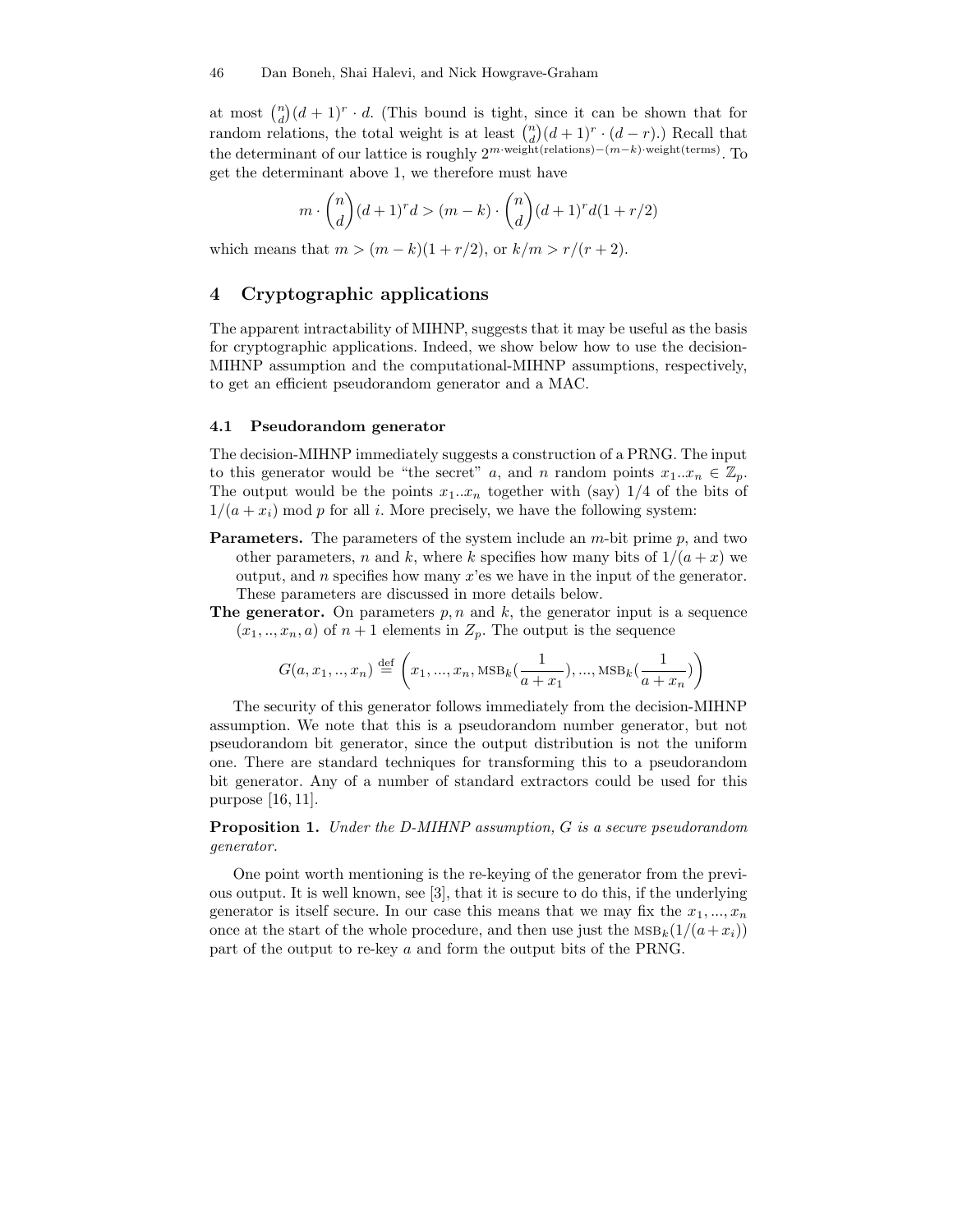**Parameters and performance** The parameters m (the size of the prime p) and k (the number of bits to output from each  $1/(a + x_i)$ ) must be chosen such that solving the MIHNP with k output bits modulo a prime of size  $|p| = m$  is infeasible. More precisely, if we assume that the threshold for feasible solution is when the adversary sees  $\geq m/3$  of the bits of  $1/(a + x_i)$ , and we want security level of  $2^r$ , we need to make sure that our generator outputs at most  $m/3 - r$ of the bits. This means that we have a tradeoff between the number of the bits that we output (which is related to the expansion of the generator) and the size of the prime that we work with.

A reasonable setting is to set  $r = k$  (i.e., output as many bits of  $1/(a + x_i)$ ) as our security parameter). With this setting, we should choose m so that  $k \leq$  $m/3-k$ , namely  $m \geq 6k$ . (Another constraint is that to get security level  $2^r$ , we must hide at least 2r bits of  $1/(a + x_i)$ , to avoid birthday-type attacks. In the current setting, however, this constraint is subsumed by the previous one.) An invocation of the generator G stretches a random input of length  $(n+1)m$  bits, into a pseudorandom output of length  $n(m + k)$  bits. Hence, each invocation generates  $nk - m$  pseudorandom bits.

For a numerical example, assume that we want to get security level of  $2^{80}$ . We then set  $m = 6 \cdot 80 = 480$  and  $k = 80$  (i.e., we work with a 480-bit prime, and output 80 of the bits of  $1/(a+x_i)$ . With these parameters, each invocation of G generates  $80n - 480$  pseudorandom bits (so we must choose  $n > 6$  to get any expansion). In our example below we use  $n = 10$ .

A naive implementation of this generator would require  $n$  modular inversions to compute  $\text{MSB}_k(\frac{1}{a+x_i}), i = 1...n$ . Therefore, the cost of this implementation is roughly  $k$  bits per inversion (for a sufficiently large  $n$ ). Keeping with the numerical example above, choosing, for example,  $n = 10$ , the size of the seed (which is the amount of state we keep) is  $4800$  bits (= 600 bytes), and we get  $nk - m = 320$  pseudorandom bits at the cost of 10 inversions, or 32 bits per modular inversion. Keeping a larger state results in more bits per inversion. For example, setting  $n = 20$ , we have 9600 bits (= 1200 bytes) of state, and we get 1120 bits at the cost of 20 inversions, which is 56 bits per inversion.

Even this naive implementation is already quite fast. With a careful implementation, the cost of modular inversion can be as small as only a few multiplications [1]. Moreover, since we work in a relatively small field, the operations can be quite fast. Finally, we note that the modular inversions are independent of each other, so it is trivial to parallelize this computation.

Speedup via batching. One way to speed up the computation, is to trade modular inversions for multiplications by using batching. The idea, first discovered by Peter Montgomery, is as follows: To compute  $1/(a + x_i), i = 1...n$ , we first compute the product  $\pi = \prod_i (a + x_i)$ , then invert only this product to get  $\pi^{-1}$  mod p, and finally compute  $1/(a+x_j) = \pi^{-1} \cdot \prod_{i \neq j} (a+x_i)$ . It is not hard to see that one can compute all the values  $1/(a+x_i)$  using only  $3(n-1)$  multiplications and one modular inversion. (For this, one needs to keep in memory up to  $n$ intermediate values during the computation.) If inversion is more expensive than three multiplications (as is the case for all the multi-precision software libraries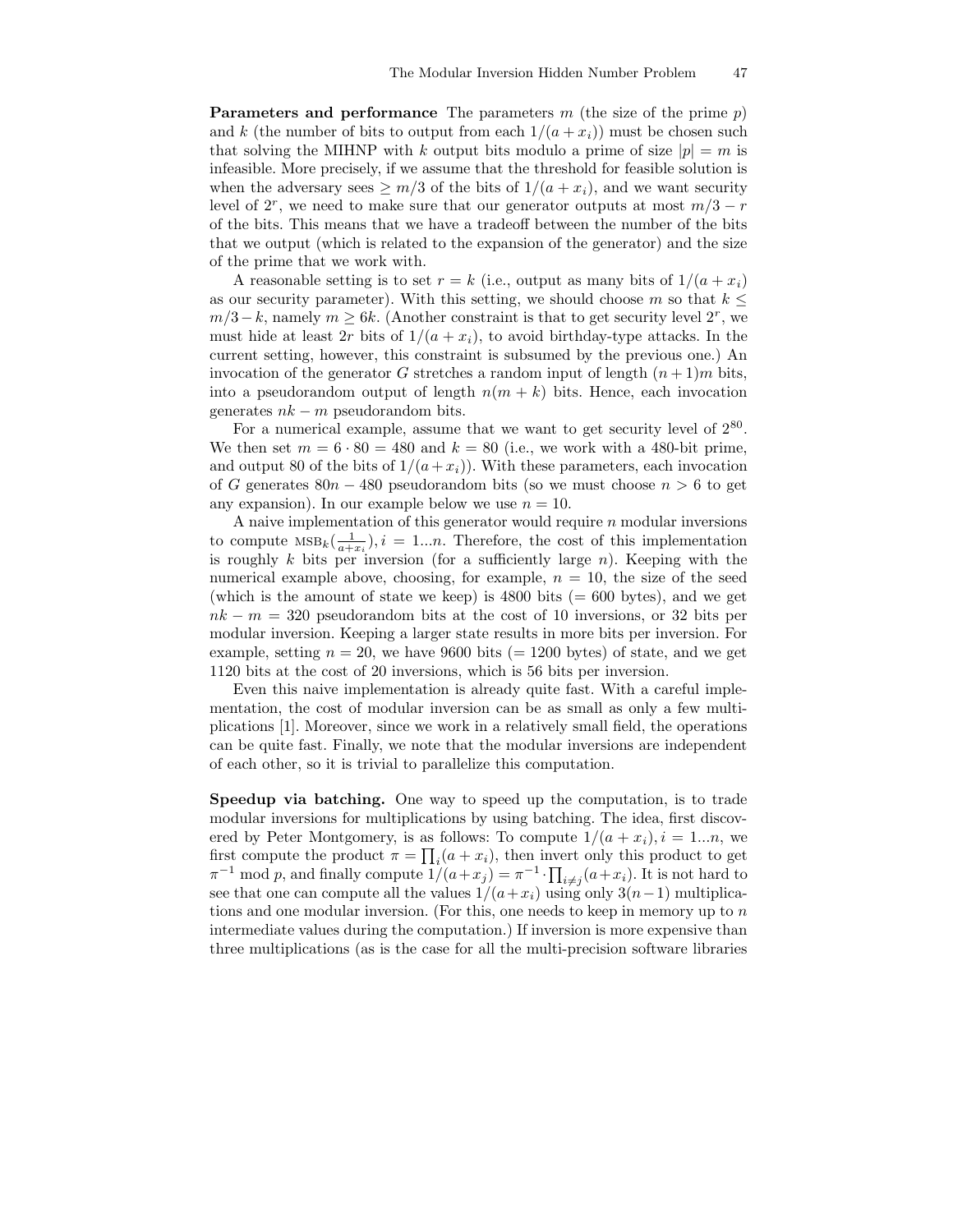that we know), then this implementation will be more efficient than the naïve one.

Back to our numeric example, with  $n = 10$  we get 320 bits for one inversion and 28 multiplications, which is about 11 bits per multiplication. With  $n = 20$ we get 1120 bits for one inversion and 58 multiplications, which is roughly 19 bits per multiplication. Hence, our generator is more efficient than other algebraic generators, e.g. the pseudorandom generator due to Gennaro [9] which is based on the problem of discrete-log with small exponent. The generator of [9] generates approximately one pseudorandom bit per multiplication. Furthermore, Gennaro's generator uses a much larger prime field. Other algebraic generators, such as the Blum-Blum-Shub generator [2], generate a small number of pseudorandom bits per multiplication modulo a much larger modulus than the one we use. The exact comparison of our generator to BBS depends on the number of bits per round output by the BBS generator.

Even faster variants We can increase the speed even further by slightly modifying the generator itself. Below we describe two such modifications.

Re-defining the output. To speed the batching implementation, we change the output of the generator, so that it would be easier to compute this output from the intermediate value  $\pi^{-1}$  that we get during the computation. Specifically, we set

$$
G'(a, x_1, ..., x_n) \stackrel{\text{def}}{=} \left(x_1, ..., x_n, \text{MSB}_k(\frac{1}{\pi_1}), ..., \text{MSB}_k(\frac{1}{\pi_n})\right)
$$

where the  $\pi_j$ 's are defined by  $\pi_j = \prod_{i \neq j} (a + x_i)$ .

We stress that the security of  $G'$  does not seem to be equivalent to our original D-MIHNP problem. Rather, this generator defines yet another variant of D-MIHNP. Still, the analysis from Section 3 applies in exactly the same manner to this variant too.

Implementing  $G'$  using the batching technique takes only  $2m - 1$  multiplications and one inversion (and can also be parallelized easier than with  $G$ ). Hence, in our numerical example we get 10 bits per multiplication for  $n = 8$ , or 28 bits per multiplication for  $n = 20$ .

Using a harder MIHNP problem. Another possibility is to use harder variants of MIHNP. For example, instead of using  $f_{\alpha}(x) = 1/(\alpha + x)$  as our underlying function, we can use  $f_{\alpha,\beta}(x) = \beta/(\alpha + x)$  where both  $\alpha$  and  $\beta$  are secret.

(We mention in passing that just like the original MIHNP, this variant too has limited random self-reducibility (in  $\alpha$  and  $\beta$ ). This is because we can set  $y_i = (x_i + s) \cdot r^{-1}$  and then we have  $\frac{\beta}{\alpha + y} = \frac{\beta r}{(\alpha r + s) + x}$ . For any fixed  $\alpha, \beta$  (with  $\beta \neq 0$ ), if we choose r, s uniformly at random (with  $r \neq 0$ ) then  $\alpha r + s$ ,  $\beta r$  are uniformly random and independent.)

From the analysis in Section 3.4, it follows that this problem is infeasible to solve when the number of "missing bits" is more than  $m/2$  (as opposed to  $2m/3$ for the original MIHNP). This means that we may be able to output as many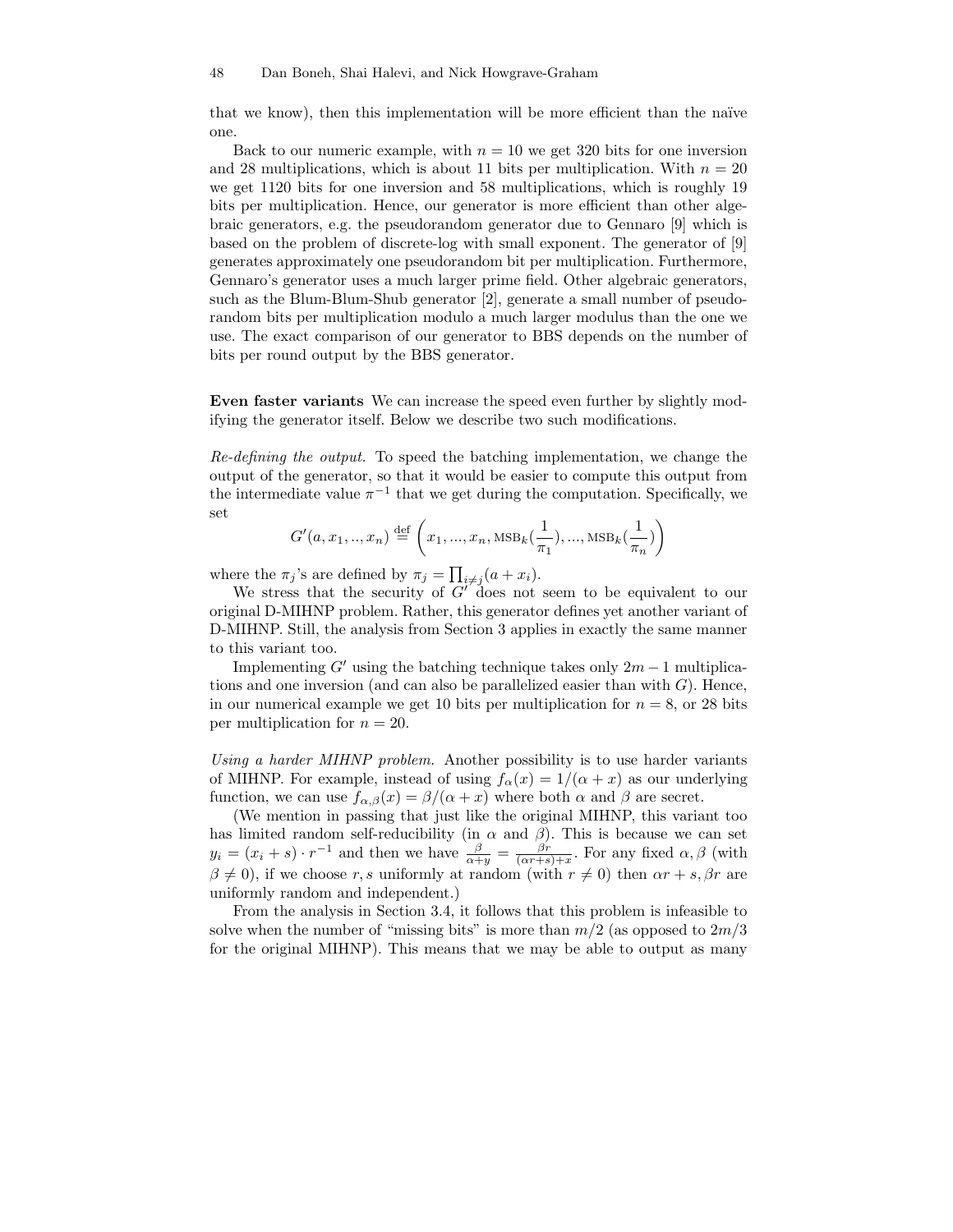as  $m/2 - r$  bits for security level of  $2^r$ . Assuming that we still set  $r = k$ , this argument suggests that we must set m (the size of our prime) so that  $k \leq m/2-k$ , or  $m > 4k$ .

Each invocation of the generator now stretches  $m(n + 2)$  random bits into  $n(m + k)$  pseudorandom bits, so we get  $nk - 2m$  pseudorandom bits per invocation. For a numerical example, to get security level of  $2^{80}$ , we choose  $m = 320$ , and  $k = 80$  (i.e., work with a 320-bit prime and output 80 bits of  $\beta/(\alpha + x_i)$ ). Working with  $n = 10$ , we have 3840 bits of state and 160 bits per invocation (same as for the  $n = 8$  example from above). However, this generator does roughly 25% more operations, but in a smaller field  $(|p| = 320$  instead of  $|p| = 480$ , so we expect it to be nearly twice as fast. Similarly, using  $n = 22$  we get 1120 bits per application with state of 7040 bits, which is the same number of bits per invocation, and somewhat smaller state than the  $n = 20$  example above. Again, we do 10% more operation over a smaller field, so we expect the overall running time to be roughly twice as fast.

#### 4.2 Message authentication code

The computational-MIHNP directly implies an efficient "weak MAC", secure under known (random) message attacks. The parameters  $p$  and  $k$  are chosen just as for the generator, and the secret MAC key is an element  $\alpha \in Z_p$ . To authenticate a message  $\chi$ , one adds the authentication tag

$$
\text{MAC}_{\alpha}(\chi) = \text{MSB}_k(\frac{1}{\alpha + x})
$$

**Proposition 2.** Suppose the  $\delta$ -Computational MIHNP assumption holds. Then when  $k < \delta(\log_2 p)$  the above MAC is secure under known (random) message attacks.

The proof is immediate. The cost per MAC computation is thus just one modular inversion. Moreover, if we need to compute MAC for many messages  $x_1...x_n$ , we can use the same batching trick from the previous section to speed up this computation.

The "weak MAC" above can be converted to a MAC secure against chosen message attack, using standard techniques. For example, one could apply the MAC to a random string  $r$  and then use a one-time signature based on  $r$  to sign the message  $x$ . However, these generic conversion techniques (from security against a known message attack to security against a chosen message attack) make the MAC much less efficient. We do not know whether the MAC from above is by itself secure against chosen message attack. This would require a version of the computational MIHNP assumption, where the  $x_i$ 's can be chosen by the attacker. Currently we cannot tell whether this chosen message MIHNP problem is intractable.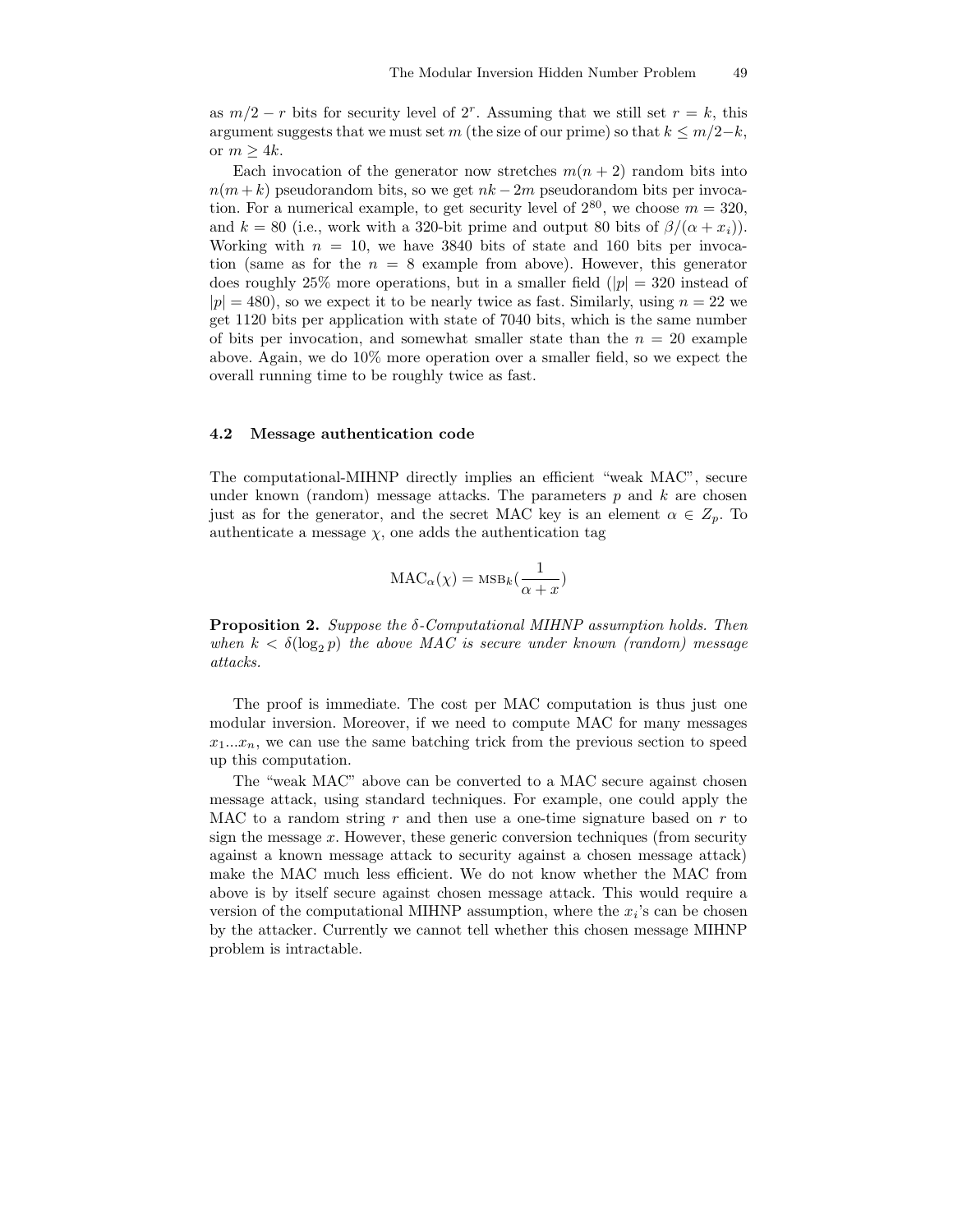# 5 Conclusions and open problems

In this paper we proposed the MIHNP, and variants thereof, as new and potentially hard mathematical problems. We presented a few efficient cryptographic constructions based on these problems. To justify the hardness of these MIHNP problems we used the most up-to-date lattice analysis techniques to solve MI-HNP and even allowed the attacker the power to reduce infeasibly large lattices. Our best algorithm works whenever the fraction of given bits is greater than one third of the length of the modulus. However, the lattice based approach does not extend to solve the MIHNP when less than a third of the bits is given. We therefore conjectured the MIHNP is hard in this case. MIHNP is an interesting and efficient building block for cryptographic systems. It clearly deserves further study.

One particularly interesting question to answer is how much easier the MI-HNP problem becomes if the  $x_i$  are not randomly chosen, but adversarially chosen. If the Computational-MIHNP remains hard when the  $x_i$ 's are chosen adversarially then we obtain an efficient MAC from MIHNP. Also, it is very interesting to see whether any non-lattice approaches shed any light on the hardness of these MIHNP problems.

Lastly we mention that the analysis we have used for MIHNP, can be heuristically applied to certain modular polynomials arising from using the Diffie– Hellman protocol with elliptic curves (ECDH). As was recently done in [5], we may apply our results to proving statements on the bit security of ECDH. Specifically, to prove the bit security of ECDH on a specific curve  $E$ , it is sufficient to solve the following hidden-number problem (called ECHNP): We are given

$$
\left\langle (x_i, y_i), \text{MSB}_k \left( \left( \frac{\psi - y_i}{\chi - x_i} \right)^2 - x_i - \chi \right) \right\rangle
$$

for many random points  $(x_i, y_i) \in E$ , and we need to find the hidden point  $(\chi, \psi) \in E$ . The (heuristic) analysis from Section 3.4 can be applied to this problem too, and it suggests that ECHNP can be solved for  $\delta > 3/5$ . This would mean that given an algorithm that computes the top 3/5 fraction of bits in (the x-coordinate of) the ECDH secret, one can devise an algorithm to compute all the bits. However, since the analysis in Section 3.4 is only a heuristic, one does not immediately get a proof of bit-security for ECDH.

We leave further details to a subsequent paper, but mention that while we were able to convert the heuristic analysis into a formal proof in some cases, the result that we get is very weak: We can only prove that for some small constant  $\epsilon \approx 0.02$ , computing a  $(1-\epsilon)$  fraction of the bits in the ECDH secret is as hard as computing them all. This is related to a recent result of Boneh and Shparlinksi  $[5]$  which shows that if ECDH is hard on some curve E then there is no single efficient algorithm that predicts one bit of the ECDH secret for many curves isomorphic to  $E$ . Our result applies to blocks of bits (rather than a single bit), but is stronger than [5] in the sense that it applies to a specific curve rather than a family of curves. We show that if ECDH is hard on a specific curve then